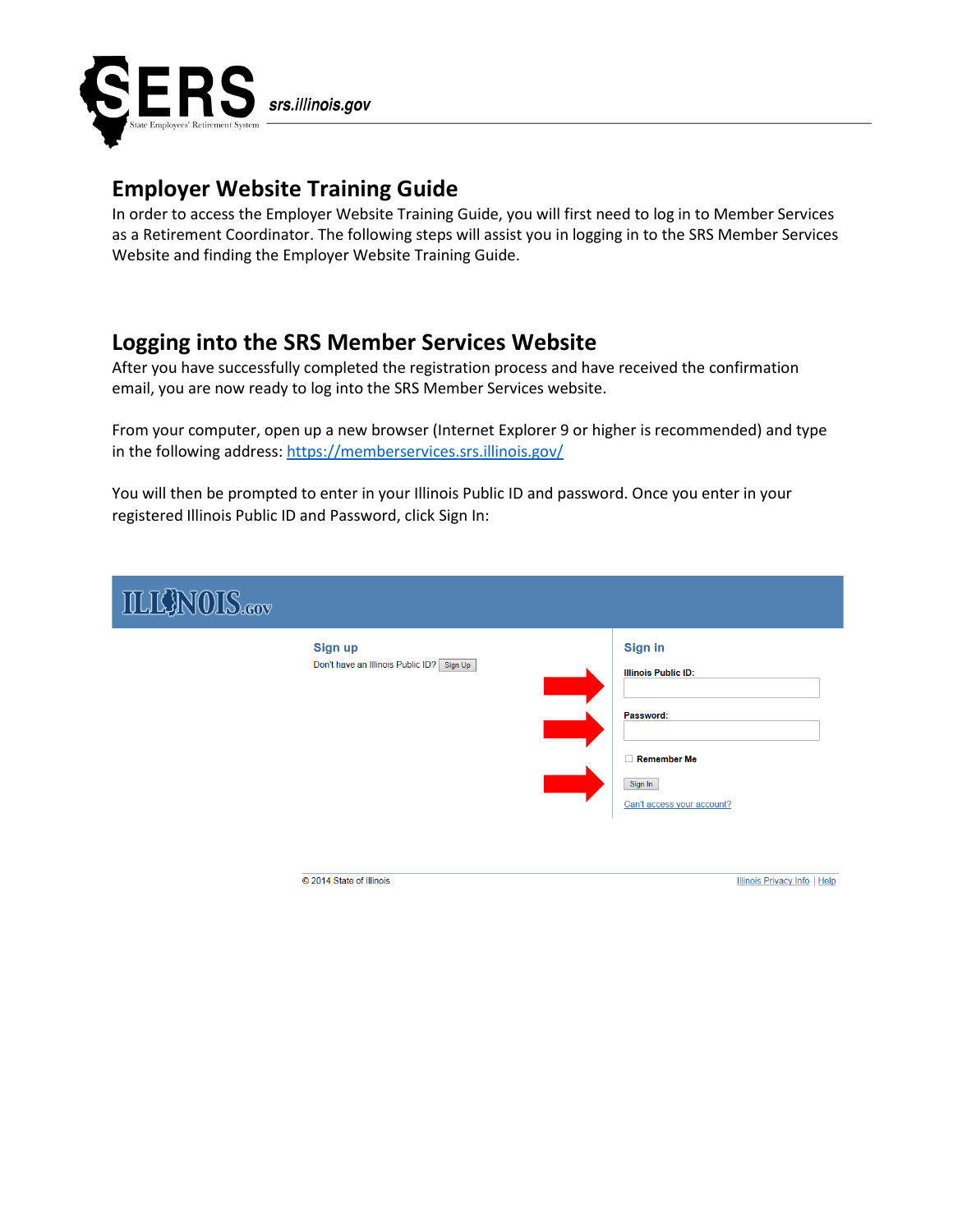

### **Landing Page**

If you are a Retirement Coordinator, Payroll Coordinator, and/or Signature Designee and also a member of SERS, JRS, or GARS, you will be automatically directed to the Landing Page after logging in. If you are accessing the website as an Employer and want to service a member, click on the orange Employer Website button. If you are accessing the website as an Active Member and want to view your own membership record, click on the blue Member Website button.

| <b>Landing Page</b>                                                                         |                                                                                  |  |  |  |  |
|---------------------------------------------------------------------------------------------|----------------------------------------------------------------------------------|--|--|--|--|
| Click below to enter the <b>Employer Website</b> for<br>Retirement and Payroll Coordinators | Click below to enter the <b>Member Website</b> to<br>view your membership record |  |  |  |  |
| Employer Website                                                                            | Member Website                                                                   |  |  |  |  |
|                                                                                             |                                                                                  |  |  |  |  |
|                                                                                             |                                                                                  |  |  |  |  |
|                                                                                             |                                                                                  |  |  |  |  |
|                                                                                             |                                                                                  |  |  |  |  |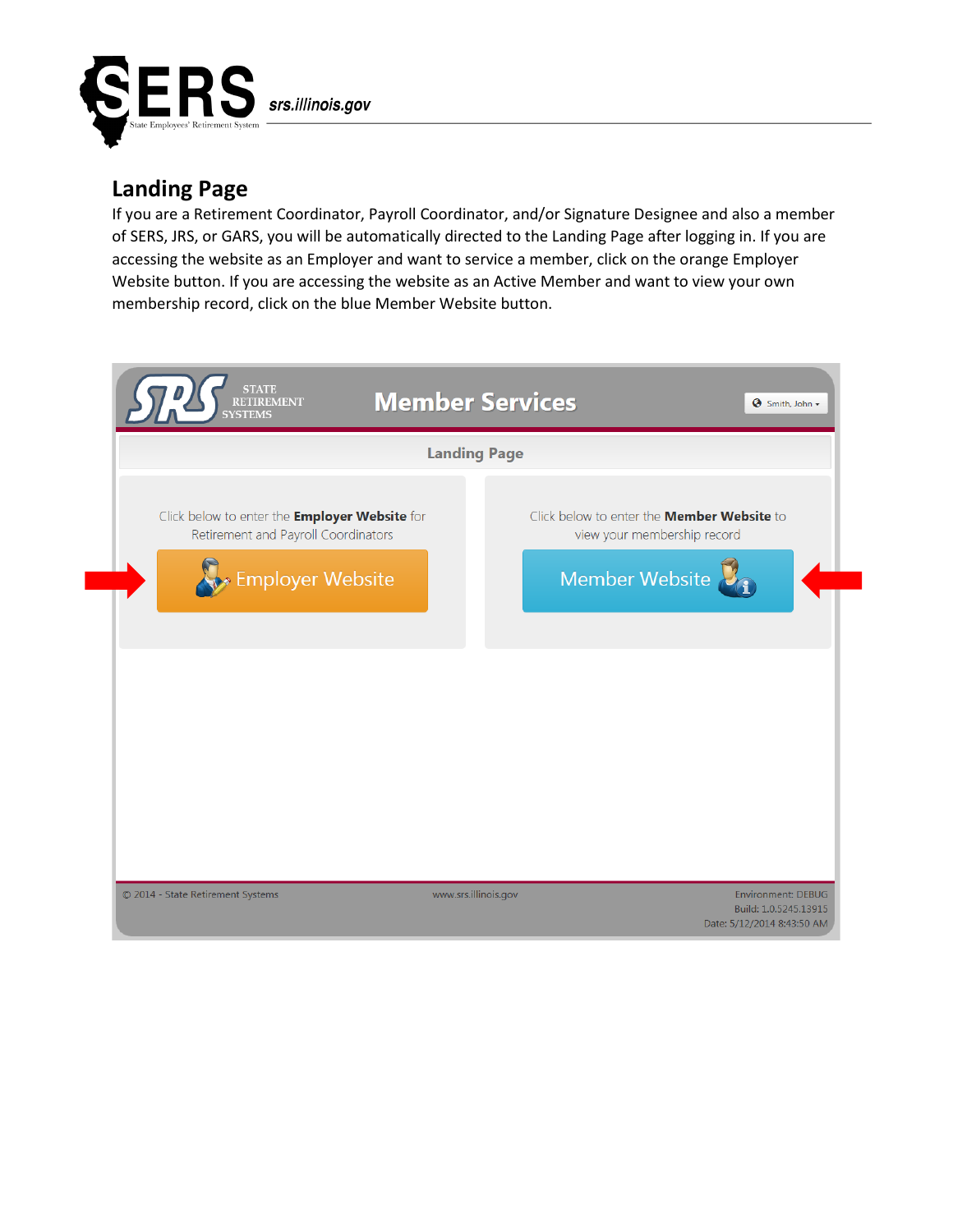

### **Employer Dashboard**

The Employer Dashboard is your homepage as a Retirement Coordinator, Payroll Coordinator, or Signature Designee. The dashboard gives you a brief synopsis of what you have access to on the site.

You can access the Employer Dashboard by clicking on the Dashboard icon in the main menu bar.

**Announcements** will be displayed at the top of the dashboard, providing notifications of system-wide changes and events. An announcement can be dismissed by clicking the x in the upper right-hand corner of the announcement.

**Notifications** will provide the total count of messages in your inbox and specify any unread messages.

You will have access to varies employer functionalities and the counts based on status. At this time, you have access to **Service Purchase Estimate Requests**, **Tier Determination Requests**, **Returned to Work Retirees** and **Employees on Disability**.

At the bottom, legal Terms & Conditions of the SRS Member Services website are available to review.

| <b>New Feature</b><br>$\times$<br>Warning<br>×<br>Return to Work will be locked 2/15/2020 Do Not Show Again<br>New Dashboard Do Not Show Again<br>Vou have @ Notifications @ Unread<br>圖<br>You have <b>8 Service Purchase Estimate Requests 8</b> New <b>0</b> Pending <b>0</b> Completed <b>0</b><br>You have <b>D</b> Tier Determination Requests <b>C</b> Pending <b>T</b> Completed <b>O</b><br>Vou have 3 2021 Returned to Work Retirees 1 Current 2 Overdue<br>You have <b>the Employees on Disability</b> and Reported back to work |                                                                              | <b>Employer Dashboard</b> |                               |  |
|---------------------------------------------------------------------------------------------------------------------------------------------------------------------------------------------------------------------------------------------------------------------------------------------------------------------------------------------------------------------------------------------------------------------------------------------------------------------------------------------------------------------------------------------|------------------------------------------------------------------------------|---------------------------|-------------------------------|--|
|                                                                                                                                                                                                                                                                                                                                                                                                                                                                                                                                             |                                                                              |                           |                               |  |
|                                                                                                                                                                                                                                                                                                                                                                                                                                                                                                                                             |                                                                              |                           |                               |  |
|                                                                                                                                                                                                                                                                                                                                                                                                                                                                                                                                             |                                                                              |                           |                               |  |
|                                                                                                                                                                                                                                                                                                                                                                                                                                                                                                                                             |                                                                              |                           |                               |  |
|                                                                                                                                                                                                                                                                                                                                                                                                                                                                                                                                             |                                                                              |                           |                               |  |
|                                                                                                                                                                                                                                                                                                                                                                                                                                                                                                                                             | Please read our terms and conditions policy for the Member Services website: |                           | <b>Terms &amp; Conditions</b> |  |